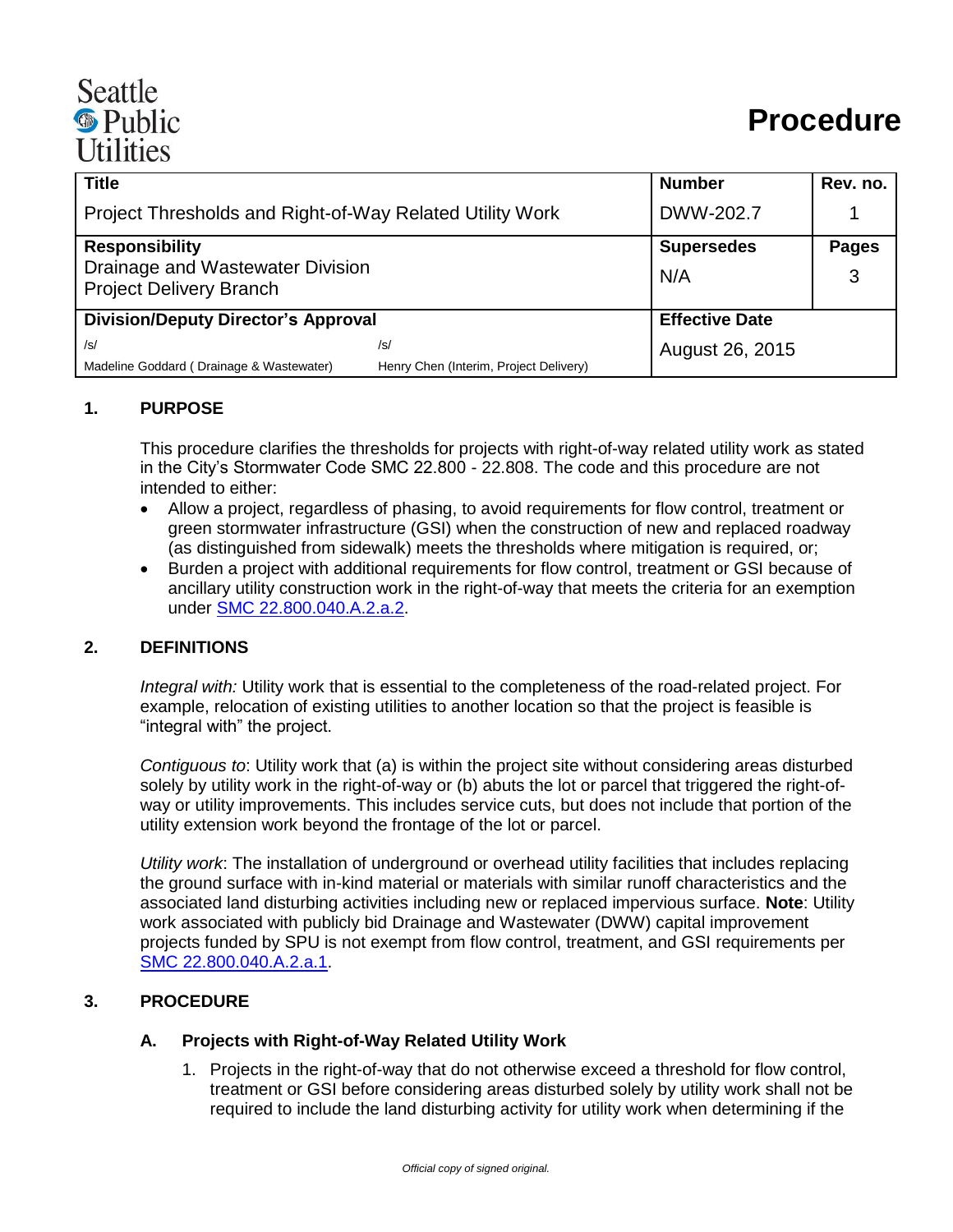project exceeds thresholds (unless it is a publicly bid DWW capital improvement project funded by SPU per [SMC 22.800.040.A.2.a.1\)](http://clerk.ci.seattle.wa.us/~scripts/nph-brs.exe?d=CODE&s1=22.800.040.snum.&Sect5=CODE1&Sect6=HITOFF&l=20&p=1&u=/~public/code1.htm&r=1&f=G).

- 2. Projects with 5,000 square feet of new plus replaced impervious surface in the roadway before considering areas disturbed solely by utility work are Roadway Projects and shall meet the requirements of [SMC 22.805.060.A and B.](http://clerk.ci.seattle.wa.us/~scripts/nph-brs.exe?d=CODE&s1=22.805.060.snum.&Sect5=CODE1&Sect6=HITOFF&l=20&p=1&u=/~public/code1.htm&r=1&f=G)
- 3. Roadway Projects that exceed the thresholds of [SMC 22.805.060](http://clerk.ci.seattle.wa.us/~scripts/nph-brs.exe?d=CODE&s1=22.805.060.snum.&Sect5=CODE1&Sect6=HITOFF&l=20&p=1&u=/~public/code1.htm&r=1&f=G) (Minimum Requirements for Roadway Projects) before considering areas disturbed solely by utility work shall include the land disturbing activity for the utility work that is integral with and contiguous to the road-related (i.e. Roadway) project to meet the minimum requirements for flow control and/or treatment.
- 4. Roadway Projects that exceed the thresholds of [SMC 22.805.020.F](http://clerk.ci.seattle.wa.us/~scripts/nph-brs.exe?d=CODE&s1=22.805.020.snum.&Sect5=CODE1&Sect6=HITOFF&l=20&p=1&u=/~public/code1.htm&r=1&f=G) (Implement Green Stormwater Infrastructure) before considering areas disturbed solely by utility work shall include the land disturbing activity for utility work that is integral with and contiguous to the road-related (i.e. Roadway) project to meet the minimum requirements for GSI.
- 5. For Sidewalk Projects, utility work is not considered integral with and contiguous to a road-related project. Therefore, the areas disturbed solely by utility work are not required to comply with [Section 22.805.080](http://clerk.ci.seattle.wa.us/~scripts/nph-brs.exe?d=CODE&s1=22.805.080.snum.&Sect5=CODE1&Sect6=HITOFF&l=20&p=1&u=%2F%7Epublic%2Fcode1.htm&r=1&f=L3%3B1%3B22.805.080.SNUM.) (Minimum Requirements for Flow Control) or [Section 22.805.090](http://clerk.ci.seattle.wa.us/~scripts/nph-brs.exe?d=CODE&s1=22.805.090.snum.&Sect5=CODE1&Sect6=HITOFF&l=20&p=1&u=%2F%7Epublic%2Fcode1.htm&r=1&f=L3%3B1%3B22.805.090.SNUM.) (Minimum Requirements for Treatment) per SMC [22.800.040.A.2.a.](http://clerk.ci.seattle.wa.us/~scripts/nph-brs.exe?d=CODE&s1=22.800.040.snum.&Sect5=CODE1&Sect6=HITOFF&l=20&p=1&u=/~public/code1.htm&r=1&f=G)

# **B. Examples**

1. If, in association with a Roadway Project, a utility voluntarily adds or continues utility work, flow control, treatment or GSI is only required for the disturbance for the utility work "integral with" and "contiguous to" the project if the Roadway Project, without considering areas disturbed solely by utility work, exceeds a flow control, treatment, or GSI threshold.

If, for the convenience of the utility or the public, the work is advertised, bid, or managed jointly, this additional utility work is not considered "integral with" the project and the associated land disturbing activity does not require flow control, treatment, or GSI mitigation (unless it is a publicly bid DWW capital improvement project funded by SPU per [SMC 22.800.040.A.2.a.1\)](http://clerk.ci.seattle.wa.us/~scripts/nph-brs.exe?d=CODE&s1=22.800.040.snum.&Sect5=CODE1&Sect6=HITOFF&l=20&p=1&u=/~public/code1.htm&r=1&f=G).

2. If a Parcel-based project, for instance, requires (a) power delivered to the Site, (b) a new service, and (c) undergrounding power adjacent to the Site, flow control, treatment or GSI is only required for the disturbance for the utility replacement "contiguous to" the project if the project without considering areas disturbed solely by utility work exceeds a flow control, treatment, or GSI threshold.

Land disturbing activity for utility work in the alley, sidewalk, and road adjacent to the project will require flow control, treatment or GSI if the project without considering areas disturbed solely by utility work exceeds a flow control, treatment, or GSI threshold. Utility work from a block or a mile away is not considered "contiguous to" a project, and the associated land disturbing activity does not require flow control, treatment, or GSI mitigation.

# **4. AUTHORITY/REFERENCES**

- SMC 22.800.040.A.2 Stormwater Code: Exemptions, Adjustments, and Exceptions
- SMC 22.805 Stormwater Code: Minimum Requirements for All Projects